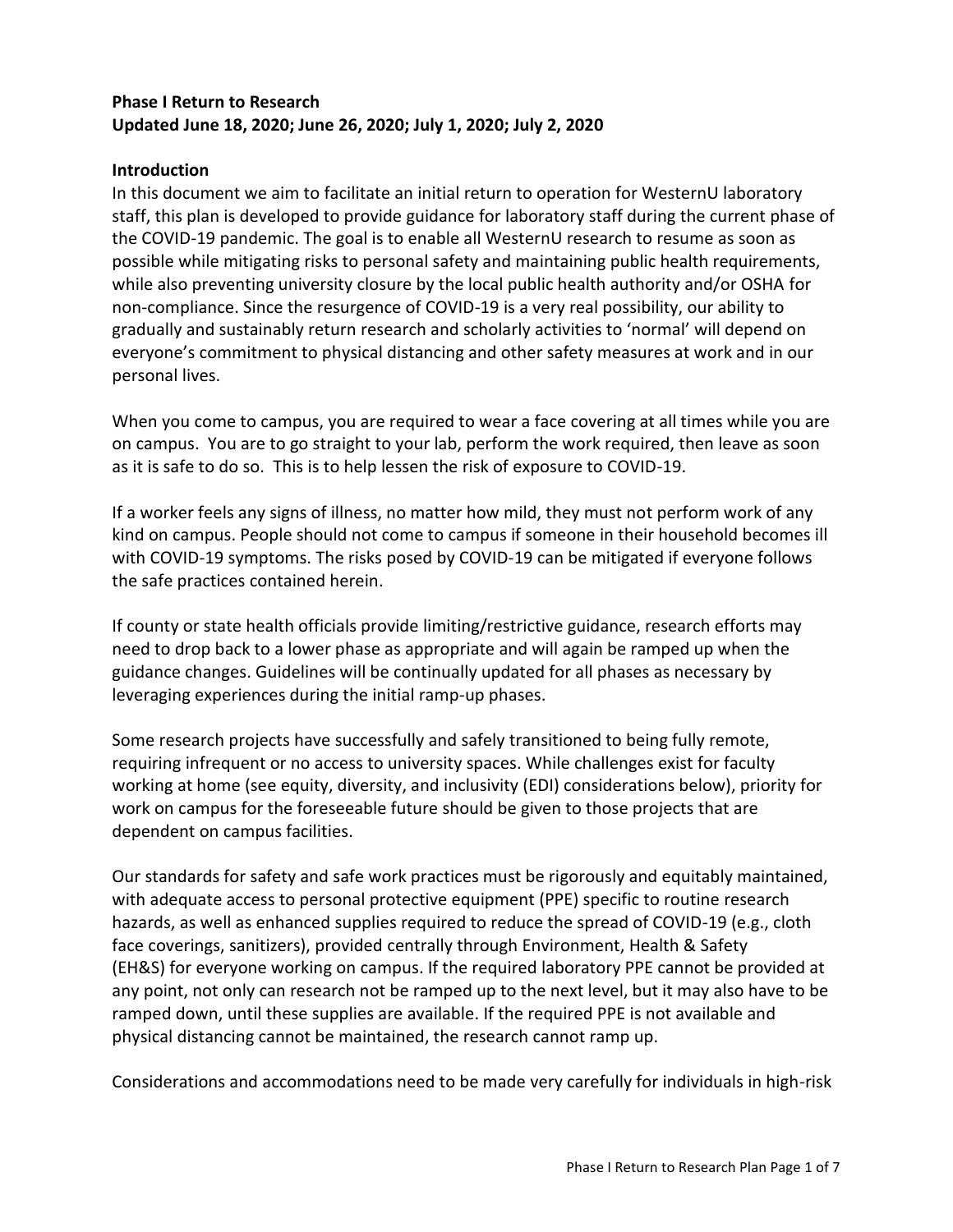groups who are particularly vulnerable to COVID-19. Contact HR to discuss options related to employees seeking accommodation.

Ramp-up research activities in such a way as to mitigate the risks of contracting COVID-19 for all employees in compliance with public health guidelines.

●Everyone must complete the WesternU Symptom Monitoring Survey each day before coming to work.

●The number of people in a workspace must be limited. To maximize the utility of workspaces, staggered work shifts, wherever feasible and allowable, should be encouraged and implemented.

### **Research Decision-Making Authority**

After the President, Provost, and Sr. VP of Research have made the decision to initiate resumption of campus research activities, Deans have the final approval responsibility during the ramp-up for research activities within their College. Prior to resuming research activities operational plans for each independent research program must be submitted to the appropriate department chair/director for provisional written approval and then to the dean (or the dean's designee) for final written approval. EH&S review and approval will be required.

# **Monitoring and Enforcement**

The burden for compliance with research ramp-up operational plans is on PIs. EH&S staff has been charged to conduct spot checks to confirm appropriate density, distancing, and protective measures. Departmental and division leadership should also monitor compliance. Researchers must be informed of their right to report noncompliance problems to the PI. If appropriate action is not taken, the reporter must be empowered to take their concerns to the department chair who is obligated to follow up with the PI and report to the dean.

Non-compliance with existing safety policies and principles could lead to the shutdown of oncampus research in the non-compliant lab or research space and may require review by a faculty committee providing research oversight. Non-compliance could also result in discipline under applicable WesternU policies.

### **Research Ramp-Down**

In the event of any applicable local, state, or federal orders to resume Safer at Home sheltering, or circumstances such as a lab- or building-specific outbreak (defined as 3 or more cases in a set period of time) dictate an immediate campus response, research activities may need to ramp down rapidly again. Personnel should have a plan in place to implement a ramp-down upon short notice.

### Phases of Research Ramp-Up

During Phases 1 through 3, only personnel with a need to access physical locations to advance research should be on-site, and those personnel should minimize time on campus. All other personnel should remain off-site during the research ramp-up, unless otherwise instructed their Dean or the dean's designee. Meetings and workshops should be conducted remotely.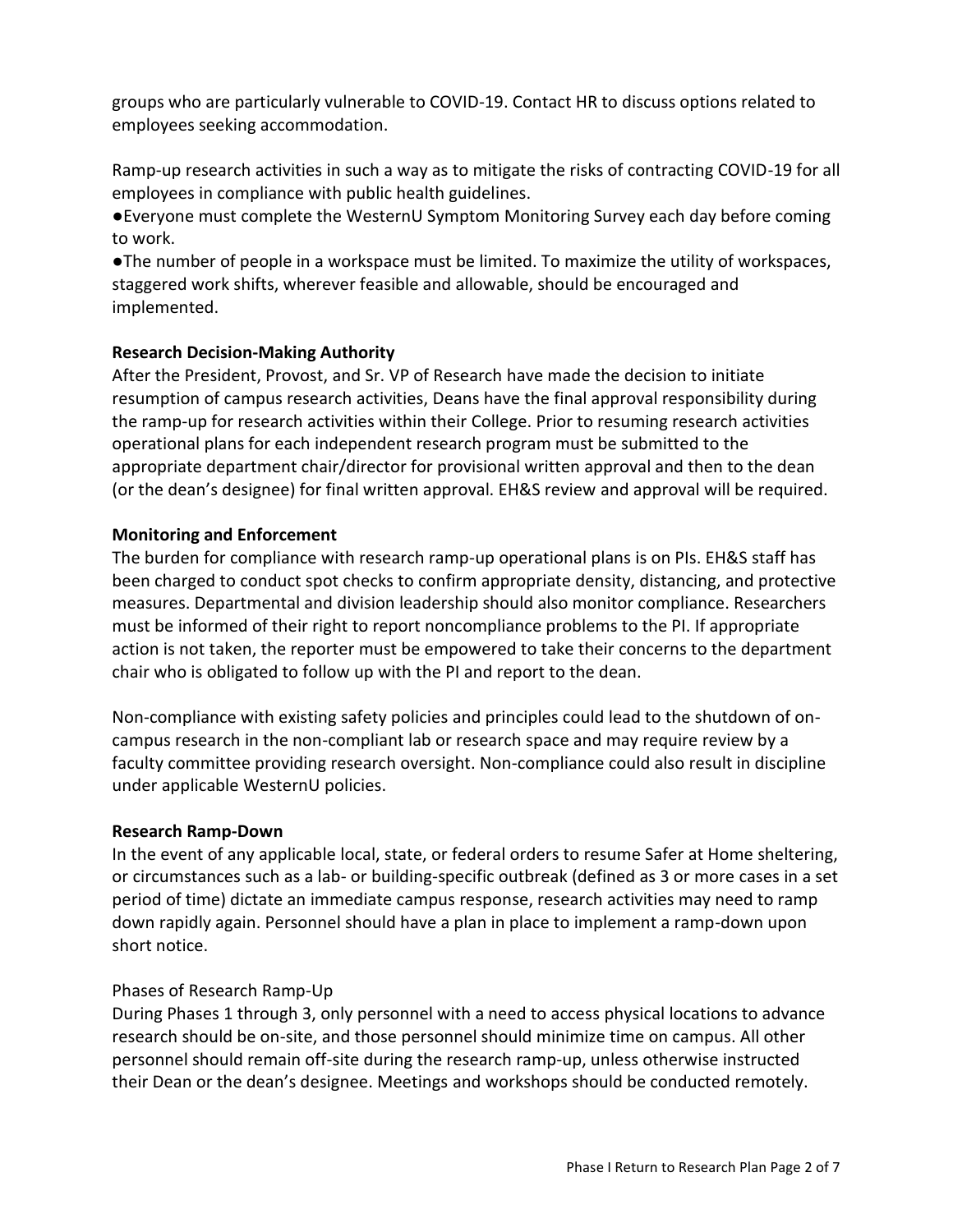Labs should ensure that they have necessary supplies, including proper PPE and those necessary for proper decontamination of surfaces. PIs and their teams should plan for supply chain issues that may delay the resumption of research and coordinate with the EH&S central procurement team.

Establish a schedule in coordination with other PI's that share the same space (Similar to the process you already employ for reserving time for shared equipment).

#### **Phase I**

**Ultra-low density research activities (~10-25% of normal density onsite at any given time)**  Prioritization is for research that cannot be conducted remotely and can be adjusted to function in an ultra-low density format as defined below.

Ultra-low density can be approximated as one person per 250 square feet of lab or research space, one person per bay, and a minimum of six feet of distance maintained between researchers at any given time, including in public/shared/common spaces.

Physical distancing of six feet, while widely recommended to reduce exposure to the coronavirus, is also acknowledged to be too little distance to account for all the aerosol particles generated by talking, breathing, and coughing, especially when sharing space for periods greater than a few minutes. (See [https://www.sciencenews.org/article/coronavirus](https://www.sciencenews.org/article/coronavirus-covid-19-why-6-feet-may-not-be-enough-social-distance)[covid-19-why-6-feet-may-not-be-enough-social-distance](https://www.sciencenews.org/article/coronavirus-covid-19-why-6-feet-may-not-be-enough-social-distance) ) Thus, in the first, ultra-low density phase, we are using the metric of one person per 250 square feet of space as a guideline to account for the fact that six feet of physical distancing will be hard to maintain in research spaces that have widely varied physical layouts and airflow patterns as well as common areas such as hallways and bathrooms. Research spaces contain different kinds of obstructions such as benches and equipment, entry and exit bottlenecks, and unusual (forced) airflow patterns due to fume hoods and biosafety cabinets that may spread aerosol particles further than in non-laboratory settings. Concerns over airflow or ventilation can be directed to the HVAC Team in Facilities. The 250 square foot metric is insufficient on its own to ensure a safe environment and should be used as a guideline along with other risk mitigation measures. While these may change over time, our physical distancing recommendations currently reflect those adopted by many peer institutions nationally.

The **goal** of this Phase I return for research is to allow **all laboratories** on campus to restart operations in a limited capacity with social distancing and proper controls in place to provide the safest environment for research staff. These plans should allow the research enterprise on campus to gradually ramp up until such time that remaining restrictions are lifted in the future. Note: Prior to this phase of return to research, only research that has focused on IACUC protocols or work that would lead to severe disruption or loss was allowed to continue. Few researchers have been back in laboratories since the initial campus shutdown in March.

• Overall, research laboratories will follow Stage 2 of CA Governor Newsom's roadmap [\(https://www.cdph.ca.gov/Programs/CID/DCDC/Pages/COVID-19/COVID-19-County-](https://www.cdph.ca.gov/Programs/CID/DCDC/Pages/COVID-19/COVID-19-County-Variance-Attestation-Memo.aspx)[Variance-Attestation-Memo.aspx\)](https://www.cdph.ca.gov/Programs/CID/DCDC/Pages/COVID-19/COVID-19-County-Variance-Attestation-Memo.aspx),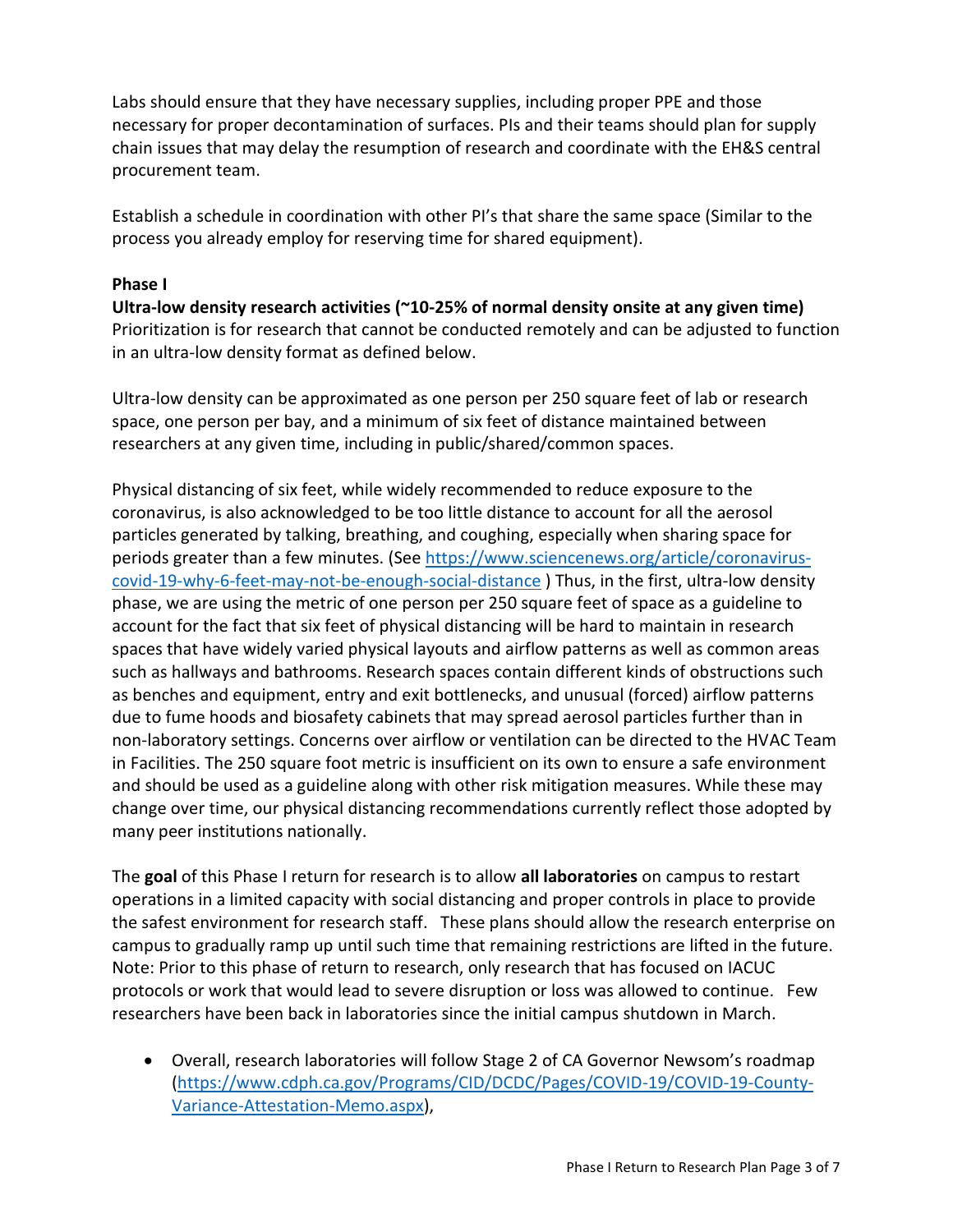- With guidance of WesternU's Coronavirus Response Team (CRT), and in accordance with local public health directives, research will be allowed to begin on campus once proper safeguards and training are implemented.
- Careful planning of activities will include lab-specific backup plans to quickly shutdown or limit on campus laboratory activities given the unpredictable nature of the pandemic.
- The goal of all research laboratories during this time is to allow for WesternU researchers to restart operations as efficiently as possible, while also ensuring the health and safety of our community is in alignment with local and state orders.

The following Phase 2 contingency plan was based on [CDPH's Higher Education Guidance on](https://www.cdph.ca.gov/Programs/CID/DCDC/Pages/COVID-19/HigherEducationGuidanceonNovelCoronavirusorCOVID19.aspx)  [Novel Coronavirus or COVID-19,](https://www.cdph.ca.gov/Programs/CID/DCDC/Pages/COVID-19/HigherEducationGuidanceonNovelCoronavirusorCOVID19.aspx) the CDC'[s Interim Guidance for Administrators of US](https://www.cdc.gov/coronavirus/2019-ncov/community/guidance-ihe-response.html)  [Institutions of Higher Education,](https://www.cdc.gov/coronavirus/2019-ncov/community/guidance-ihe-response.html) [CDC on Community Mitigation,](https://www.cdc.gov/coronavirus/2019-ncov/php/open-america/community-mitigation.html) and [CDC's Guidance on Mass](https://www.cdc.gov/coronavirus/2019-ncov/community/large-events/mass-gatherings-ready-for-covid-19.html)  [Gatherings.](https://www.cdc.gov/coronavirus/2019-ncov/community/large-events/mass-gatherings-ready-for-covid-19.html)

Levers for contingencies are based on:

- Community transmission levels as reported by local health departments,
- Healthcare capacity (including testing capacity and healthcare facility/ancillary capacity),
- Public health capacity (such as infrastructure to report/track and isolate), and
- WesternU community characteristics (such as access to personal protective equipment (PPE), healthcare, access to social support, event type and level of engagement).

Furthermore, there is an additional contingency plan in place when a confirmed case has presented in any one laboratory or laboratory area regardless of community transmission.

### **Plan for Return to Operations**

### *Prior to Day 1*

The first day of operations will be determined by WesternU CRT approval based on local public health department decisions. The first day will be communicated to research faculty so that they understand that they must:

- 1) Work with WesternU EH&S to provide proper training to all staff expected to return
- 2) Confirm that all training is completed prior to personnel coming back to campus
- 3) Develop proper SOPs that can be implemented on the first day of return to on campus research work
- 4) Work to define schedules for personnel who will be on campus, possibly in collaboration with neighboring PIs in open or shared lab facilities
- 5) Ensure infographic posters from the CDC on COVID-19 are posted in laboratories [\(https://www.cdc.gov/coronavirus/2019-ncov/downloads/stop-the-spread-of](https://www.cdc.gov/coronavirus/2019-ncov/downloads/stop-the-spread-of-germs.pdf)germs.pdf) to serve as a reminder of appropriate precautions.
- 6) Ensure that prior to returning to campus, all laboratory personnel have signed an acknowledgment that they have access to and are familiar with the following resources: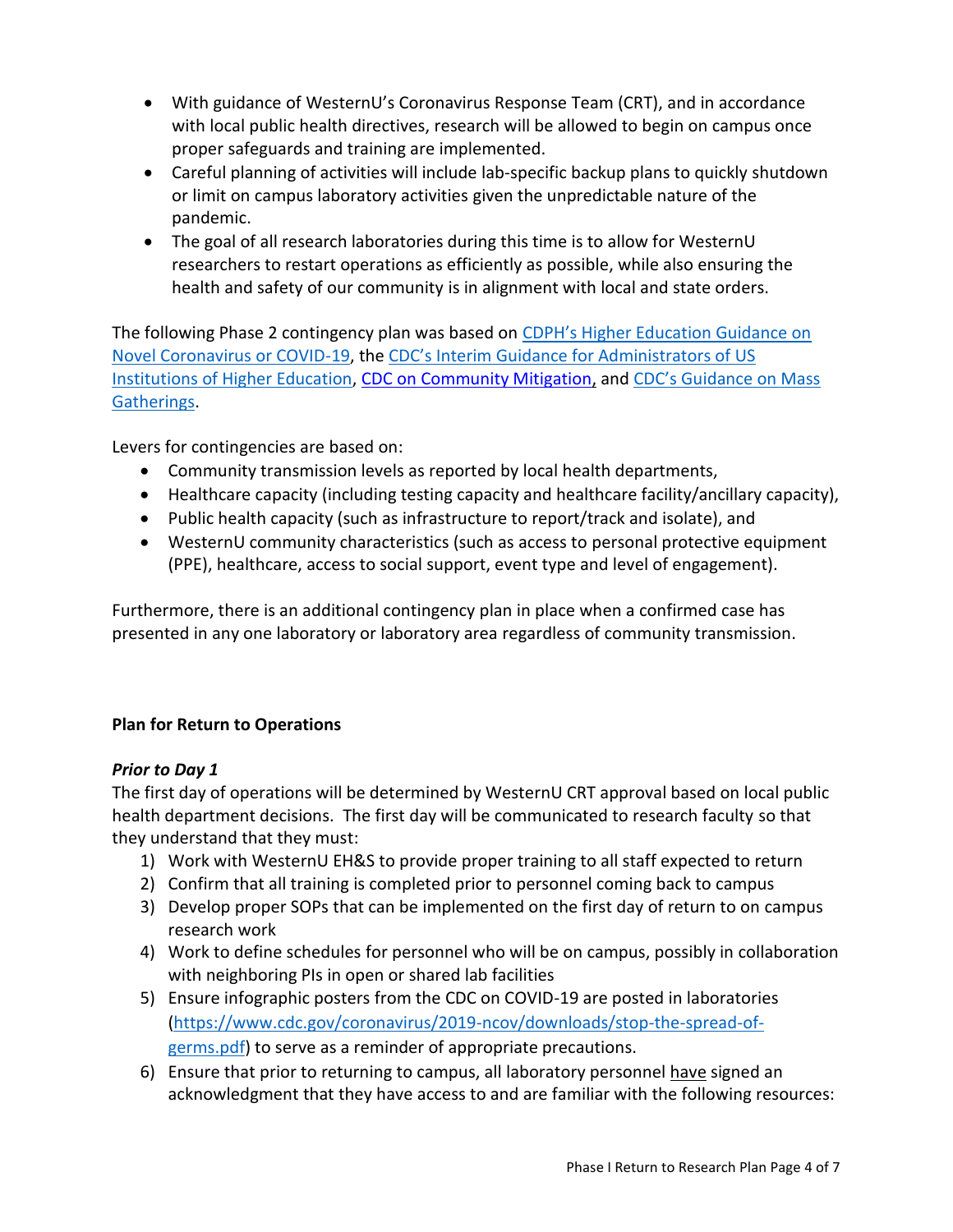- o WesternU CRT forms for [Travel History,](https://westernu.az1.qualtrics.com/jfe/form/SV_39H0niZTaIMWYKx) [COVID-19 Symptoms/Exposure Reporting,](https://westernu.az1.qualtrics.com/jfe/form/SV_eg1tUWhiYA2kVVP) and [Ask the Coronavirus Response Team.](https://westernu.az1.qualtrics.com/jfe/form/SV_1RghsLU4oNxnlCB)
- o WHO, CDC, and local public health authority updated information on trends of COVID-19 cases as seen on the [WesternU Coronavirus Response Team](https://www.westernu.edu/health/health-news/) website.
- o [COVID-19 Signs and Symptoms](https://www.cdc.gov/coronavirus/2019-ncov/symptoms-testing/symptoms.html)
- o Complete [COVID-19 Safety Training](https://ipc.westernu.edu/)

*Day 1* **Startup of Operations** – upon startup, a designated laboratory personnel should:

- a. Confirm all lab equipment and Facilities are operating properly
- b. Report to Facilities if something is not working properly
- c. Ask EH&S for help if needed, especially regarding chemical waste disposal

### **Upon Return to Laboratory Each Person Should**

- a. Become acquainted with health monitoring checks (temperature screening and health questions) that will be required prior to entering WesternU buildings *Personnel will agree to follow policies for health monitoring on campus and will work to self-monitor for potential COVID-19 symptoms*
- b. While on campus, a face covering at minimum is required at all times. When working inside laboratory, a face mask must be worn at all times. Additional PPEs (e.g., lab coat, gloves, goggles, face shield) should be donned as needed for research work.
- c. While on campus, laboratory personnel must follow strict hand hygiene (e.g., soap and water or alcohol-based hand sanitizer).
- d. Review Social Distancing requirements in the laboratory focusing on how social distancing can be maintained in the laboratory areas
- e. Confirm where PPEs are kept and how to acquire new PPEs
- f. While on campus, a face covering at minimum is required at all times. When working inside laboratory, replace the face covering with a face mask and additional PPEs (e.g., lab coat, gloves, goggles, face shield), should be donned as needed for research work.

### **While in Work Area**

- a. Due to the varied laboratory setups throughout campus, each PI should work with their personnel to develop a plan to regularly clean the work area prior to beginning work, throughout the time working and prior to leaving the laboratory for the day.
- b. During Phase I, in order to maintain a social distancing of 6 feet between personnel, only a limited number of people should be working in a given area.
	- 1) It is strongly recommended that those who share office space coordinate days and/or times they will be on campus. Both occupants cannot be in the office space at the same time. Workspaces and frequently touched surfaces must be wiped down with sanitizing wipes at the beginning of the work time and prior to leaving for the day.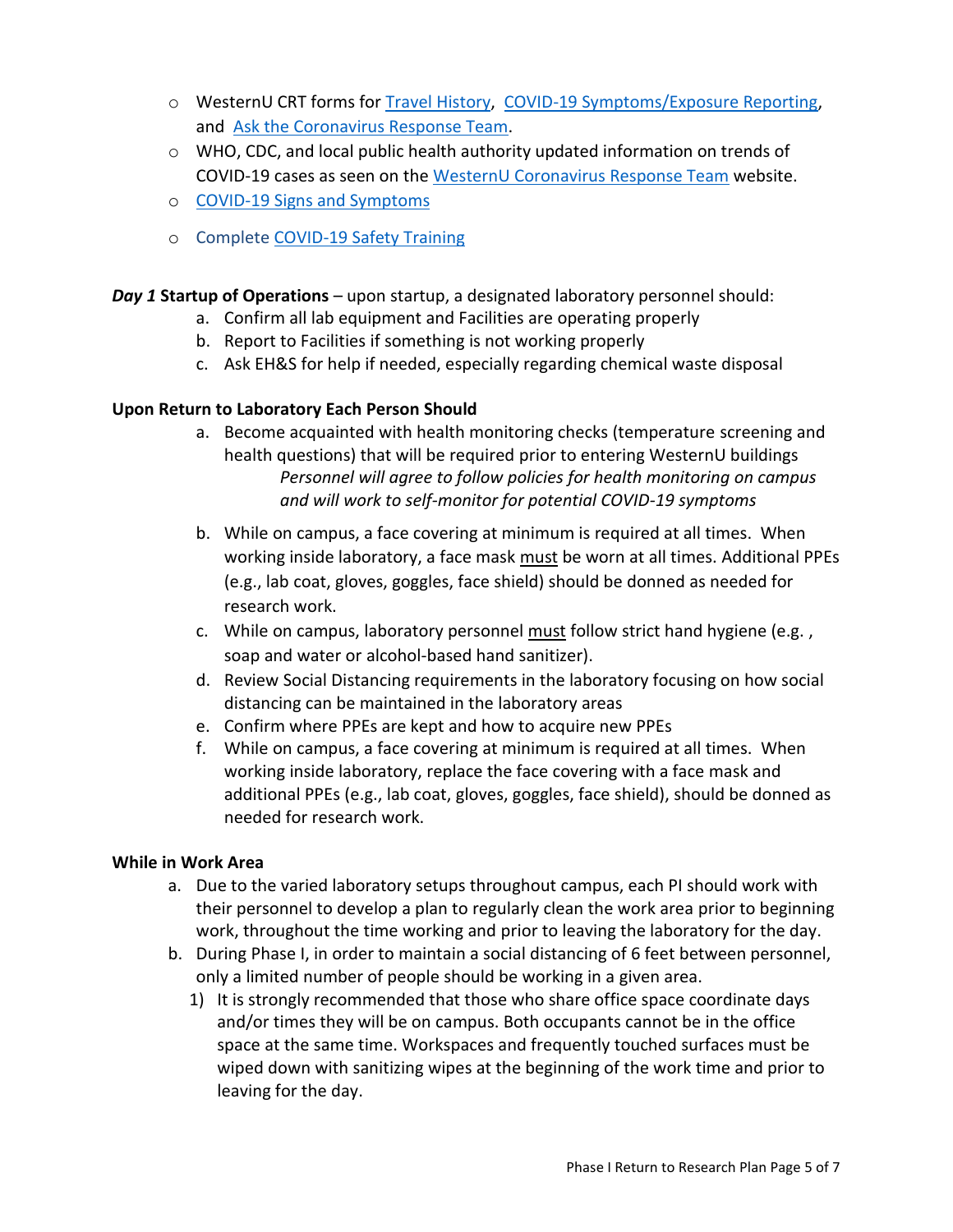- 2) Signage will be in place that directly states the maximum number of people that should be working in a lab or shared lab space at any time.
- 3) Staff will need to coordinate with their PI, and if indicated, other lab staff to ensure all who are present in the lab areas are complying the wearing of face masks, performing hand hygiene, and cleaning their work areas.
- c. Each PI must work with their laboratory staff to develop a schedule for personnel to work in a laboratory area to maximize social distancing and minimize close contact of individuals.

As needed, scheduling should be done in collaboration with neighboring PIs in open or shared lab facilities.

d. Packages should be picked up at the Receiving Dock located on the north side of the HEC. Packages should be properly disinfected prior to being brought into the laboratory.

### **When Leaving Work Area**

- a. During Phase I, and as best possible, laboratory personnel should clean and wipe down surfaces that they have been in contact with or used prior to leaving their work area, especially at the end of the day or when another person is expected to use the area after them.
- b. Before leaving laboratory:
	- 1) laboratory-specific PPEs (e.g. lab coat, gloves) should be properly doffed (removed).
	- 2) hand hygiene must be undertaken
- c. Upon leaving the lab, staff should use a disposable paper towel or elbow to push doors open or grasping door handles to leave
- d. Dispose of face mask and replace with face covering, which must be kept on at all times until off campus property.

### **Required Self-Monitoring**

Should a laboratory personnel become ill with COVID-19 symptoms (e.g., fever, cough, shortness of breath or difficulty breathing, chills, repeated shaking with chills, muscle pain, headache, sore throat, vomiting or diarrhea or new loss of taste or smell), they are to complete the WesternU CRT "COVID-[19 Symptoms/Exposure Reporting"](https://westernu.az1.qualtrics.com/jfe/form/SV_eg1tUWhiYA2kVVP) form and implement [Self-](http://publichealth.lacounty.gov/acd/ncorona2019/covidisolation/)[Isolation.](http://publichealth.lacounty.gov/acd/ncorona2019/covidisolation/)

All ill individuals are asked to stay home until: 1) at least 3 days (72 hours) have passed since recovery, defined as resolution of fever without the use of fever-reducing medications, 2) improvement in respiratory symptoms (e.g., cough, shortness of breath); and, 3) at least 10 days have passed since symptoms first appeared. If indicated, it is advised to seek appropriate medical care as soon as possible if symptoms worsen.

### **COVID-19 Contingency Plan**

Each PI should plan, prior to returning to laboratory operations, a procedure on how to shutdown their laboratory if the COVID-19 pandemic changes to the point that it requires an immediate shut-down of operations. How to communicate with personnel, as well as how to